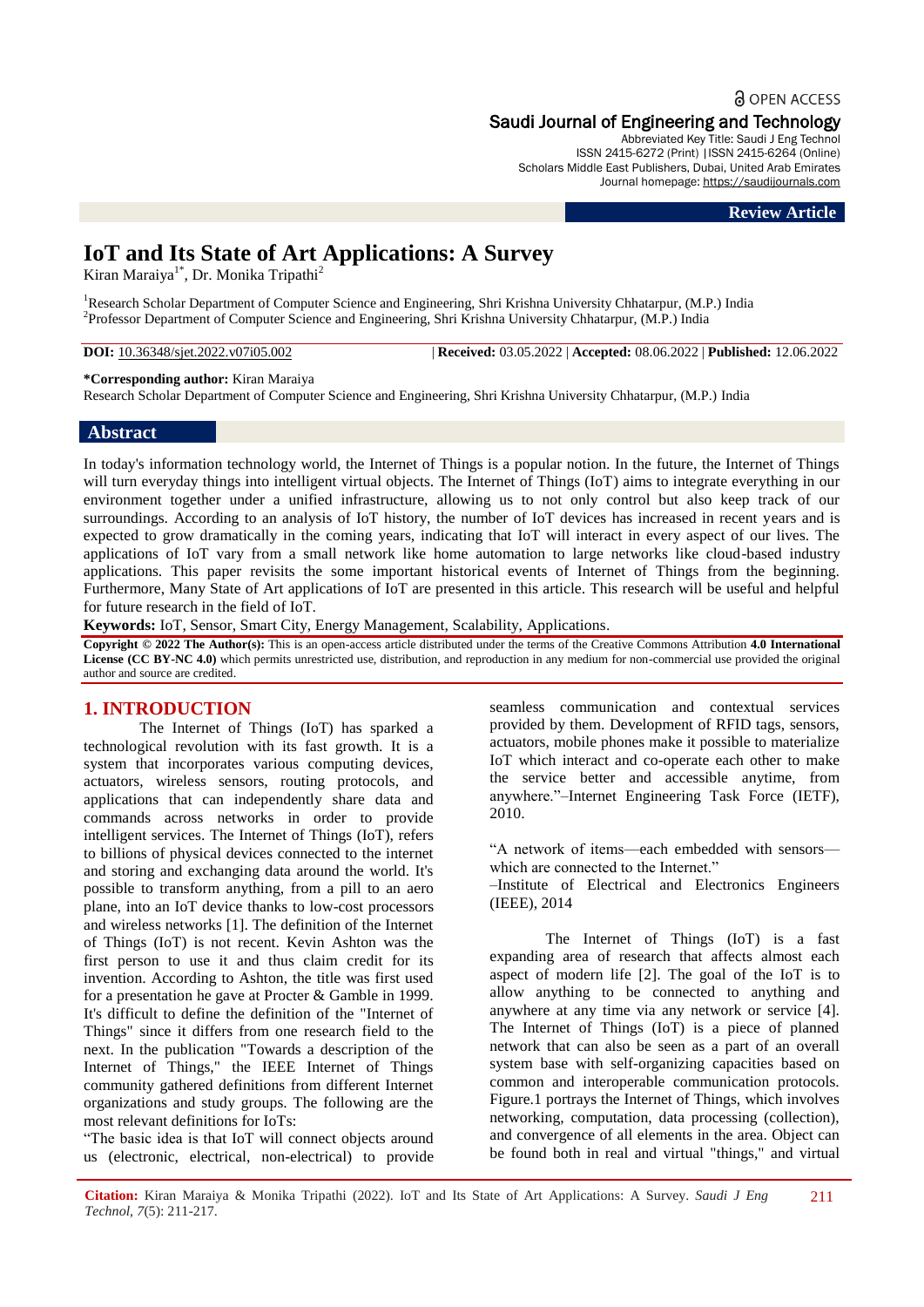identities and physical characteristics use intuitive interfaces and are reliably organized through the knowledge system.



**Fig-1: Internet of Things (IoT) Converging to any thing**

## **2. BRIEF BACKGROUND OF IoT**

The Internet of Things (IoT) was invented between 2008 and 2009. IoT refers to a growing number of things or devices connected to the internet. Since the 1980s, the phrase "embedded computing" has been used to describe how gadgets interact with the web. In 2010, China identified IoT as a significant business and announced plans to spend heavily on it. Furthermore, IPv6 was introduced in 2011 and has a capacity of addresses, which is enough to address every atom in the world [7]. In IoT, the IPv6 protocol can be applied. Mobile computing technology became popular and widely utilized in IoT development in 2012. As the number of linked IoT devices grew, new problems occurred, and new solutions, such as IoT platforms, were offered. The majority of well-known IoT systems emerged in 2013 [8].

To speed up IoT development, many proprietary and open-source platforms have been established. In the same year, Intel established an IoT group, while Google developed Brillo, an IoT operating system, in 2015 [9]. As a result of the enormous evolution of technologies, such as embedded systems, people's perceptions of promising technology have changed dramatically. As a result, the Internet is connected to billions of IoT devices. In this regard, Statista (the statistics portal) predicted that the number of linked IoT devices will reach 75.44 billion by 2025, based on data from more than 22,500 sources [10, 11].



**Fig-2: Brief History of IoT**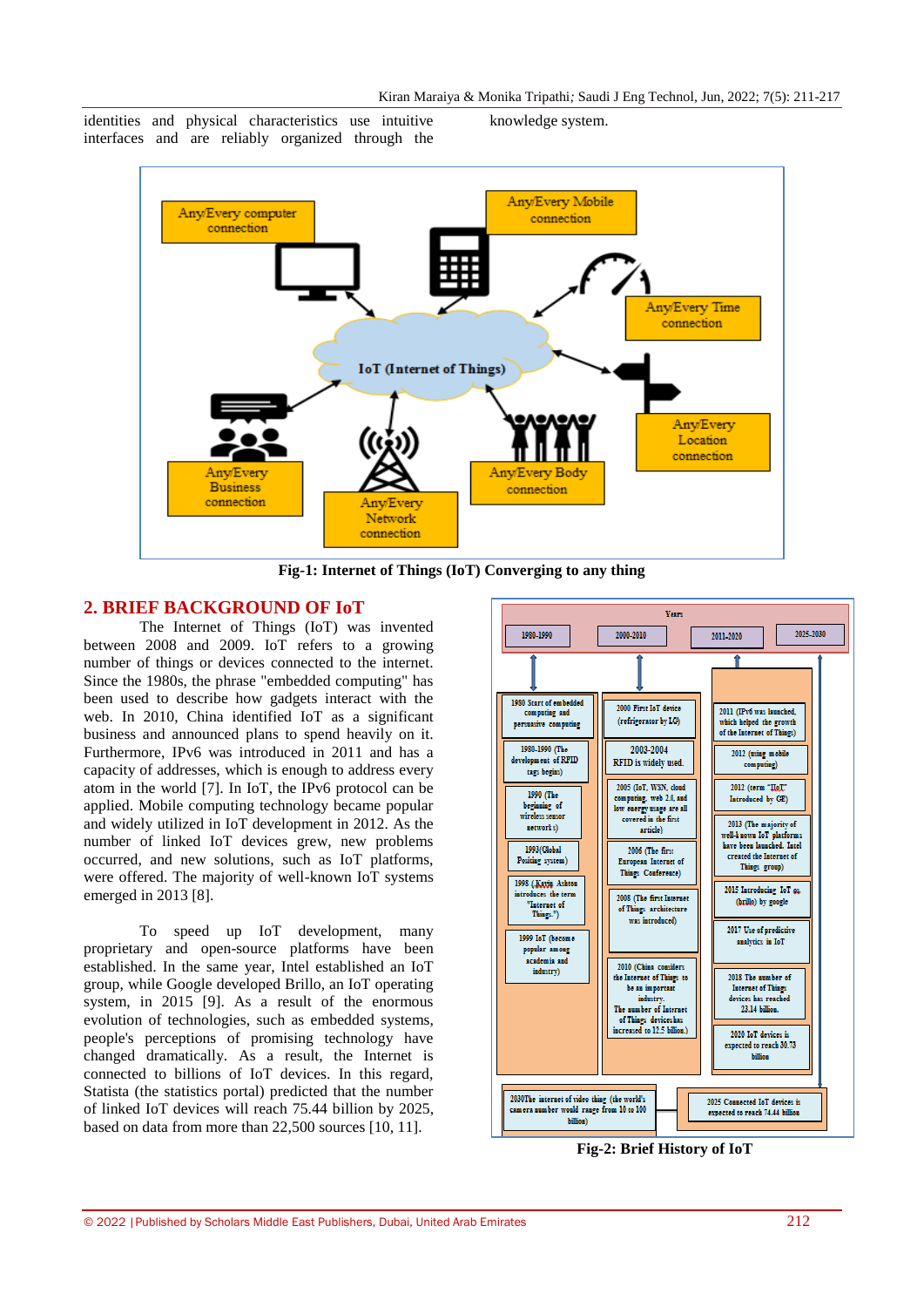According to [14], the number of internetconnected cameras will reach 100 billion by 2030 (Internet of video things).The history and evolution of the IoT are depicted in Figure 2. IoT has been progressively evolving due to the development of numerous technologies, including RFID, wireless sensor networks, global positioning systems, cloud computing, web 2.0, low energy communication, IPv6, mobile computing, analytics systems, and other new technologies, as shown in Figure 2. According to an analysis of IoT history, the number of IoT devices has increased in recent years and is expected to grow dramatically in the coming years, indicating that IoT will interact in every aspect of our lives.

# **3. FEATURES OF IoT APPLICATIONS**

The fundamental features of the Internet of Things are as follows [15, 16, 29]:

### **3.1. Connectivity**

The IoT infrastructure relies heavily on connectivity. Regardless of their location, IoT devices should be connected. Nothing makes sense without a link. Network accessibility and compatibility are made possible via connectivity. Accessibility is the way of connecting to a network, while compatibility is the capacity to consume and output data in a common way.

### **3.2. Dynamic changes and Self-Adapting**

Device states fluctuate dynamically, such as waking and sleeping up, being connected and/or disconnected, and the context of devices, such as location and speed. Furthermore, the number of devices can fluctuate. IoT devices should dynamically adapt to changing circumstances. A camera, for example, can gather data based on lighting conditions. It automatically switches between night and day modes. It is an adaptable technique.

### **3.3. Enormous scale**

The number of IoT devices is steadily expanding. As a result, the IoT's scalability must be sufficient to handle the large volume. The number of devices that must be controlled and communicate with one another will be at least an order of magnitude greater than the number of devices currently linked to the Internet. The management of the data collected and its interpretation for application purposes will be even more crucial. This has to do with data interpretation as well as efficient data management.

### **3.4. Embedded Intelligence**

The information extraction from the sensor devices is critical. This information is only useful if it is properly analyzed. The Internet of Things (IoT) performs operations on sensed data in such a way that the outcomes are helpful to us. It is an IoT intelligence property.

#### **3.5. Heterogeneity**

Connected devices are heterogeneous because they are built on several hardware platforms and networks. Through different networks, they can connect devices or service platforms.

### **3.6. Safety**

The primary priority should be safety. However, because various devices are connected over the internet in the case of IoT, safety is a major concern. And maintaining security at each node is a difficult undertaking. We must not forget about safety as we receive the benefits of the Internet of Things. We must plan for safety as both developers and recipients of the Internet of Things. This encompasses the security of our personal information as well as our physical safety. Securing endpoints, networks, and the data that moves between them all requires the development of a scalable security paradigm.

### **3.7. Things-specific services**

Within the restrictions of things, the IoT is capable of providing thing-related services, such as privacy protection and semantic consistency between real and virtual things. Both information and cyber world technologies will alter in order to provide thingrelated services within the constraints of things.

### **3.8. Identity**

Every IoT device has a distinct identity. Its identifying characteristics are very useful if it needs to retrieve data from a certain device. IP addresses are unique identifiers of internet-connected devices that allow them to be identified throughout the network. The Smart interface on IoT devices enables communication with users. It adjusts to the surrounding surroundings. In conjunction with the control, configuration, and administration infrastructure, it also allows the user to query the devices, observe their status, and control them remotely.

#### **3.9. Data gathering and processing by things**

IoT devices receive and pre-process data from the actual world. The consumer is then given with IoT services, which are delivered either directly via IoT devices or through a service provider.

#### **10. Collaborative data processing**

IoT devices can work together to address difficult sensing issues like item categorization and tracking in the real world. Data from an IoT device can be pre-processed and enhanced on the device that collected it or on another IoT device. This pre-findings processing's might be shared among IoT devices.

### **3.10. Maintenances free operation**

IoT devices may be required to function without maintenance or technical help for extended periods of time in order to fix issues. It may be necessary to provide remote diagnostics and resolution.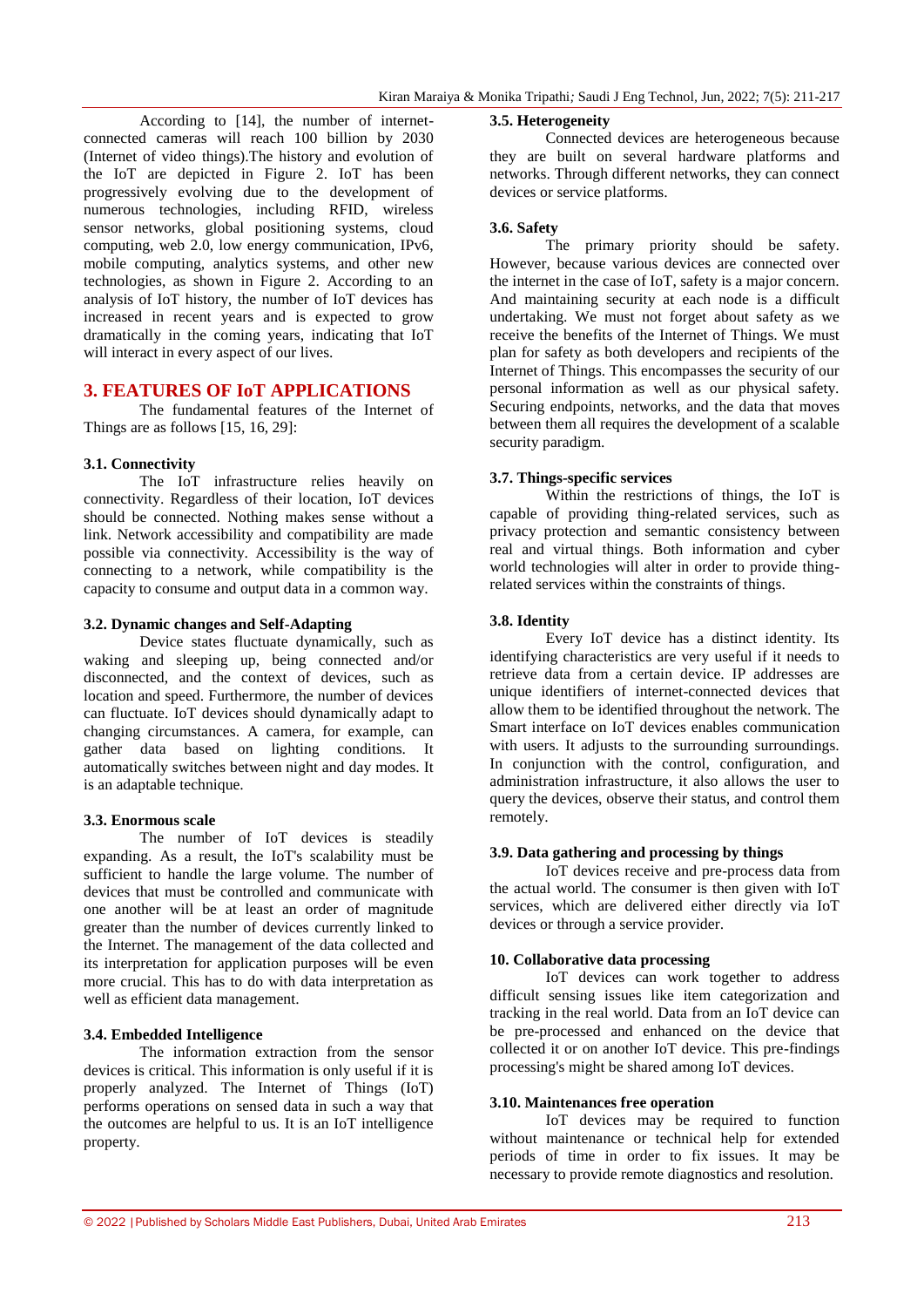### **3.11. Self-adaptation**

Self-adapting IoT devices can handle changing operational circumstances, increase resilience and dependability, and improve resource management and functionality.

#### **3.12. Energy efficiency and operating lifetime**

In many IoT devices, energy management is critical since the device is battery-powered and it is ideal for the device to run for as long as feasible. Energy harvesting technology might aid in energy management and gadget longevity.

### **3.13. Location considerations**

The specific geographic position of an item, as well as its precise geometrical dimensions, will be crucial (for example, certain IoT objects will serve as sensor nodes in wireless sensor network. For many applications, the position of the sensor node is essential.) To optimize the IoT, it is important to offer spatial context to items and, if necessary, IoT applications.

### **3.14. Observation and/or actuation vs. data exchanges**

Things with integrated sensors often examine physical settings and collect data about their surroundings. Some devices (actuators) are actuated and the physical environment can be regulated based on this information. Data transfers between items are used in some applications, such as RFID applications. To deliver IoT services in this form of application, data that the item obtains from the outside and/or keeps on its own is required.

### **4. BENEFITS OF IoT**

The benefits of the Internet of Things are listed below [20].

- 1. IoT increases accuracy in manufacturing plants, and new products can be produced easily with the benefit of its applications.
- 2. Data can be easily transferred from one user to another using Internet of Things applications.
- 3. It can be used to keep track of patients in hospitals.
- 4. It can be used as a home surveillance system in smart homes. To gain control over all of the items in one's home.
- 5. The use of IoT can help to eliminate traffic jams and crashes in transportation.
- 6. The consumption of electricity will be decreased, and the quality of life will be increased, thanks to the Internet of Things.
- 7. When we shop for something on a website and want to check the status of our order, we can use IoT applications.

#### **5. Application of Internet of Things**

The applications of IoT vary from a small network like home automation to large networks like cloud-based industry applications. The primary goal of the IOT will always be to improve the essence of human life by incorporating smart cities, intelligent construction, smart agriculture, clever automobiles, smart health care services, smart environmental monitoring and control, smart grids, smart transportation and logistics, smart water supply management, smart parking and so on into lifespan [21, 22]. Real-time hospital laundry management, bus transportation, agriculture and greenhouse monitoring system, classroom access control, middleware, medical, railways, vegetation traceability system, and so on are other examples of IOT applications. Table 1. gives the brief description of different IoT application along with their related field. Some of the Common requirements for IoT applications are like Unique identification of the thing to communicate is required before communication. Interoperability is required to be ensured among heterogeneous and distributed systems for provision and consumption of information and services. Autonomic networking may be supported in networking control functions of the IoT in order to adapt to different application domains. Privacy protection is required to strike a balance and not impose an undue a barrier to data source authentication provided by the authentication requirement. Plug and play capability is an important feature to be supported in the IoT in order to enable on-the-fly generation of interconnected things with applications. IoT devices can be either mobile or static. When an IoT device moves from place to place, it is necessary to support mobility at the application level (such as service mobility between different service providers). The scale of the network of IoT devices may be huge and applications are recommended to support scalability [29]. IoT applications may be divided with respect to their main requirem nts into three main categories [26].

- 1. Real-time applications which contain time<br>restrictions. For example, the Connected For example, the Connected Health and Smart Farming require real-time monitoring of vital signs, and the Smart Supply Chain needs real-time for an efficient trading.
- 2. Data analysis Applications that concentrate on data processing For example, data analysis is used in Smart Retail, Smart City, and Smart Grid to optimise industry, towns, and electrical grids, respectively.
- 3. Device interaction-Applications focus on devices relations. In Smart Home, Wearables, and Industrial Internet, device interaction is a key aim.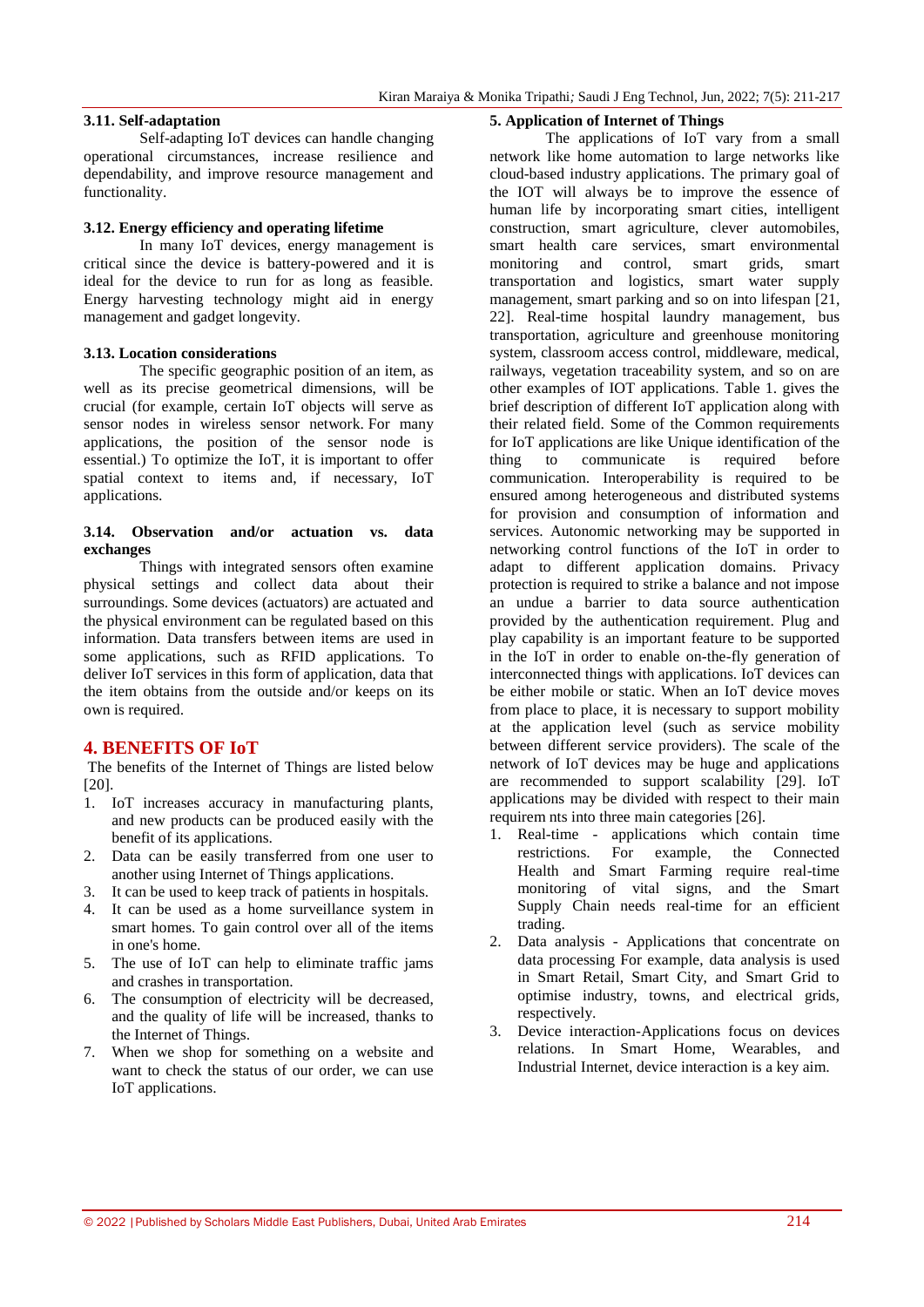| Table-1: Applications of IoT [23][24] |                                                 |                                                                                                                                                                                                                                                                                                                                                                                                                                                                                                                                                       |
|---------------------------------------|-------------------------------------------------|-------------------------------------------------------------------------------------------------------------------------------------------------------------------------------------------------------------------------------------------------------------------------------------------------------------------------------------------------------------------------------------------------------------------------------------------------------------------------------------------------------------------------------------------------------|
| No.                                   | Field                                           | <b>Application</b>                                                                                                                                                                                                                                                                                                                                                                                                                                                                                                                                    |
| 1.                                    | <b>Smart Cities</b>                             | Parking Areas Monitoring, Bridges, Monitoring In Buildings, Android Devices, iPhone Detection,<br>Energy Radiated Measure.                                                                                                                                                                                                                                                                                                                                                                                                                            |
| 2.                                    | <b>Smart Environment</b><br>Smart Earth         | Forest fire detection, Air pollution, Catastrophic early detection [27]                                                                                                                                                                                                                                                                                                                                                                                                                                                                               |
| 3.                                    | Security &<br>Emergencies                       | Revolution and Hazardous Gas Detection, Radiation Level Detection, Liquid Monitor Data Centers,<br>People Detection and Control in Non-Authorized and Restricted Areas                                                                                                                                                                                                                                                                                                                                                                                |
| 4.                                    | <b>Industrial Control</b>                       | Oxygen Levels and Toxic Gases are Monitored Within Chemical Plants Monitoring, Ozone<br>Tracking, Temperature Monitoring, Monitoring of the water level.                                                                                                                                                                                                                                                                                                                                                                                              |
| 5.                                    | Medical field                                   | Patient monitoring, real-time health status, tracking of a person's body temperature, heart rate, and<br>blood pressure, and hospital management are all available.                                                                                                                                                                                                                                                                                                                                                                                   |
| 6.                                    | Home Automation                                 | Appliances with remote control.                                                                                                                                                                                                                                                                                                                                                                                                                                                                                                                       |
| 7.                                    | Smart Agriculture                               | Soil Moisture Monitoring, Greenhouse Monitoring, Controlling Humidity and Temperature Levels,<br>And Studying Weather Conditions                                                                                                                                                                                                                                                                                                                                                                                                                      |
| 8.                                    | <b>Smart Water</b><br><b>Quality Monitoring</b> | Detect context such as water quality, water flow, speed, temperature, water pollution                                                                                                                                                                                                                                                                                                                                                                                                                                                                 |
| 9.                                    | Supply-chains                                   | Monitors the entire supply chain, from raw material purchases to production, distribution, storage,<br>retail sales, and after-sales services.                                                                                                                                                                                                                                                                                                                                                                                                        |
| 10.                                   | Traffic<br>Management                           | Real-time traffic and path optimization are used in smart transportation.                                                                                                                                                                                                                                                                                                                                                                                                                                                                             |
| 11.                                   | Energy<br>management                            | The Internet-connected combination of sensing and actuation systems is likely to maximize energy<br>consumption. IoT systems will be able to connect with power generators and will be integrated into<br>all types of energy-consuming devices. [25]                                                                                                                                                                                                                                                                                                 |
| 12.                                   | Consumer<br>electronics                         | children tracking and safety devices, entertainment and fitness applications, professional<br>development, wearable electronic wallets and personal IDs, etc.[28]                                                                                                                                                                                                                                                                                                                                                                                     |
| 13.                                   | <b>Connected Vehicles</b>                       | Smart telematics, Route navigation, Driverless car, Accident Prevention.                                                                                                                                                                                                                                                                                                                                                                                                                                                                              |
| 14.                                   | Smart Workplace                                 | Sociometric badges : Sociometric sensors are wearable IoT devices that use social signals generated<br>from speech qualities, body motion, and relative location to assess the amount of face-to-face<br>interaction, conversational time, physical closeness to other people, and physical activity levels.                                                                                                                                                                                                                                          |
| 15.                                   | Home Intrusion<br>Detection Systems             | Smart locks and security cameras that detect motion and transmit alerts to users' cellphones are<br>examples of IoT-based home security applications. Users can use their mobile phone or smart home<br>to check the safety conditions of their home from anywhere in the world.                                                                                                                                                                                                                                                                      |
| 16                                    | <b>Smart Metering</b>                           | Smart Grid: Utilities are focusing on reducing energy consumption as the public's awareness of<br>climate change and carbon emissions grows. IoT allows remote data management and monitoring<br>capabilities for utility companies, allowing them to better regulate power flows into and out of their<br>grids and providing users with the information they need to understand their energy infrastructure<br>investments.                                                                                                                         |
| 17.                                   | Near Field<br>Communication<br>(NFC) Payment    | NFC allows for contactless transactions. Customers are adopting contactless payments via their<br>cellphones, and POS(Point of a Point of Sale) providers are including NFC capability in their<br>systems.                                                                                                                                                                                                                                                                                                                                           |
| 18.                                   | IoT in Education<br>Applications                | Smart Classrooms, Assists Special Children, Task-Based IoT Learning, Foreign Language<br>Guidance                                                                                                                                                                                                                                                                                                                                                                                                                                                     |
| 19.                                   | IoT-Connected<br>Factories                      | The Industrial Internet of Things (IoT) can assist industries in lowering energy use, improving asset<br>tracking, and detecting equipment problems early. It can also help to protect revenue and enhance<br>supply chain efficiency. IoT technology is used in smart factories to collect data on industrial<br>processes and equipment in order to create strategic plans.                                                                                                                                                                         |
| 20.                                   | IoT in Government<br>Applications               | City Planning and Management, National Defense,                                                                                                                                                                                                                                                                                                                                                                                                                                                                                                       |
| 21.                                   | IoT in Law<br>Enforcement<br>Applications       | IoT supports the judicial system by enhancing law enforcement agencies and techniques. The<br>technology improves transparency, disseminates essential data, and eliminates unnecessary human<br>interference. ex- Policing, Court System                                                                                                                                                                                                                                                                                                             |
| 22.                                   | Logistics                                       | Quality of Shipment Conditions, Item Location, Storage Incompatibility Detection, Fleet Tracking                                                                                                                                                                                                                                                                                                                                                                                                                                                      |
| 23.                                   | Smart Animal<br>Farming                         | Animal Tracking, Toxic Gas Levels, Toxic Gas Levels                                                                                                                                                                                                                                                                                                                                                                                                                                                                                                   |
| 24.                                   | IoT-consumer<br>application                     | IoT optimization and data analysis benefit consumers both personally and professionally. The Internet<br>of Things functions as a team of personal assistants, counsellors, and security. It improves our quality<br>of life, work, and pleasure.ex- 1. Home (Butler, Chef, Gardner, Repairman, Security Guard). 2.<br>Work. 3. Play (Culture and Night Life, Vacations, Products and Services).                                                                                                                                                      |
| 25.                                   | <b>IoT</b><br>-Manufacturing<br>Applications    | Current manufacturing technology makes use of standard technologies as well as modern distribution<br>and analytics. Deeper integration and more powerful analytics are introduced by the Internet of<br>Things (IoT). According to Boston Consulting Group researchers, this opens up the world of<br>manufacturing in a level that has never been seen before.<br>Ex.- Intelligent Product Enhancements, Dynamic Response to Market Demands, Lower Costs,<br>Optimized Resource Use, and Waste Reduction, Improved Facility Safety, Product Safety. |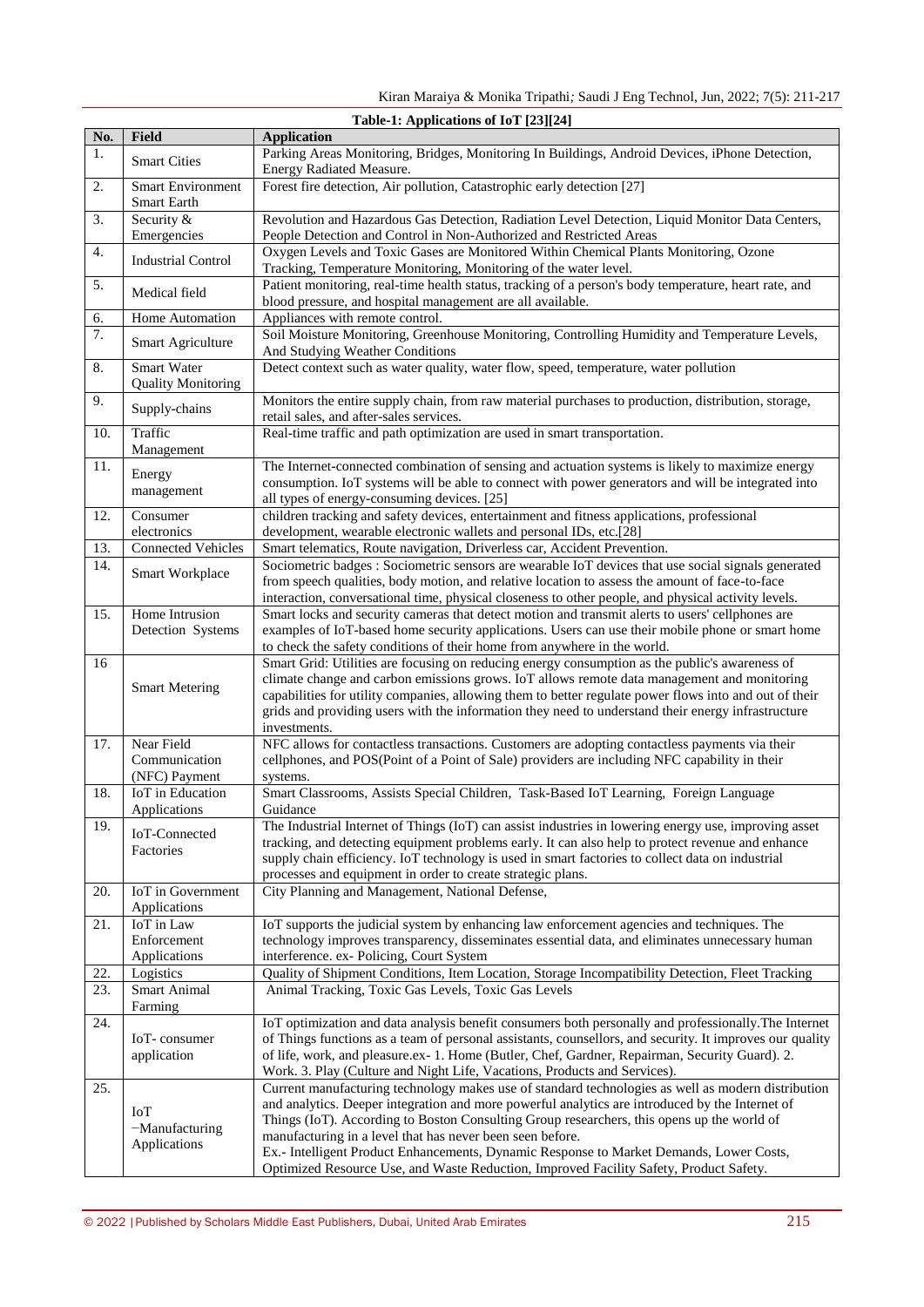# **6. CHALLENGES AND OPEN ISSUES**

Some of the IoT's Major Key Challenges and Open Issues are mentioned below:

### **6.1. Scalability**

One more main challenge is the scalability of the internet of things, as new devices and objects are getting connected with the network. So IoT should be capable of solving issues such as naming and addressing conventions, service management and information management, etc and also should support both small-scale and large-scale environments. etc[17].

### **6.2. Self-configuration**

Self-configuring IoT objects can be configured to fit a specific environment without the need for manual configuration by the user [18].

### **6.3. Complexity of software**

Since software systems in smart objects operate with limited resources, software infrastructure is required to support the network, which necessitates the use of a server in the background to control and support the network's smart objects [18].

### **6.4. Interoperability**

Many smart objects are linked in the Internet of Things, and each smart object has its own data collection, processing, and communication capabilities. They should have a popular communication standard for communication and collaboration between smart objects of various types [18].

### **6.5. Security and Privacy**

Since the Internet of Things (IoT) is a network created by smart objects connected through the internet, maintaining security and privacy is a major challenge. In the Internet of Things, users can prevent other users from accessing certain information at a specific time, or from communicating or transacting, in order to protect sensitive information from competitors. As a result, dealing with all of this is a major challenge [18].

#### **6.6. Fault tolerance**

Smart objects or devices in the Internet of Things are dynamic, and their meaning can change quickly. However, the network must continue to run properly automatically in order to respond to dynamic environment. As a result, IoT must be designed to be fault tolerant and stable [19].

### **6.7. Energy-optimized solutions**

A network is made up of many interconnected devices that take a lot of energy to keep running. As a result, energy optimization is a crucial feature of IoT [17]. With billions of devices connected to the internet, power management is critical. Although some devices, such as gateways and home appliances, are powered by an AC line, the majority of IoT devices have selfpowered or battery-powered sensors. The various gateway features, including the various sensor interfaces, Internet connection, and embedded processing, require that devices be plugged into main power or otherwise recharged on a regular basis. Many devices are expected to be recharged using solar energy or self-charged batteries in the near future, resulting in a substantial reduction in total energy usage in IoT applications.

### **7. CONCLUSION**

The Internet of Things (IoT) has progressively introduced a sea of technological advancements into our daily lives, contributing to making our lives simpler and more pleasant through various technologies and applications. IoT applications benefit medical, manufacturing, industrial, transportation, education, government, mining, habitat, and other industries. According to various studies, the number of linked IoT devices will increase in the upcoming years. Although the Internet of Things offers numerous benefits, it also has a number of challenges in terms of governance and implementation. To help in understanding how IoT applications connect to one another, in this survey we present definitions of essential concepts and background information on the different types of State of Art IoT applications in this article. This research is useful and helpful for future research in the field of IoT.

### **REFERENCES**

- 1. [https://aofirs.org/articles/what-is-the-iot](https://aofirs.org/articles/what-is-the-iot-everything-you-need-to-know-about-the-internet-of-things-right%20now)[everything-you-need-to-know-about-the-internet](https://aofirs.org/articles/what-is-the-iot-everything-you-need-to-know-about-the-internet-of-things-right%20now)[of-things-right now.](https://aofirs.org/articles/what-is-the-iot-everything-you-need-to-know-about-the-internet-of-things-right%20now)
- 2. Xu, L. D., He, W., & Li, S. (2014). Internet of Things in Industries: A Survey. IEEE Transactions on Industrial Informatics, 10(4), 2233– 2243. doi:10.1109/tii.2014.2300753.
- 3. [https://www.statista.com/statistics/471264/iot](https://www.statista.com/statistics/471264/iot-number-of-connected-devices-worldwide/)[number-of-connected-devices-worldwide/](https://www.statista.com/statistics/471264/iot-number-of-connected-devices-worldwide/)
- 4. [https://ieeexplore.ieee.org/document/7164693.](https://ieeexplore.ieee.org/document/7164693)
- 5. Evans, D. (2011). The Internet of Things- How the Next Evolution of the Internet is Changing Everything. CISCO White Paper, No. April, pp. 1–11.
- 6. Perera, C., Ranjan, R., & Wang, L. (2015). End-toend privacy for open big data markets. IEEE Cloud Computing, *2*(4), 44–53.
- 7. History of IoT | Background Information and Timeline of the Trending Topic", postscapes.com, (2016). [Online]. Available: https://www.postscapes.com/internet-of-thingshistory/.
- 8. Lasse, K.  $(2016)$ . "Current state of the 360+ IoT Platforms," (2016). [Online]. Available: https://iotanalytics.com/current-state-of-iot-platforms-2016/.
- 9. Tewari, A., & Gupta, B. B. (2020). Security, privacy and trust of different layers in Internet-of-Things (IoTs) framework. *Future generation computer systems*, *108*, 909-920.
- 10. Insider, B. (2018). "IoT and IIoT are not a fad; these technology.